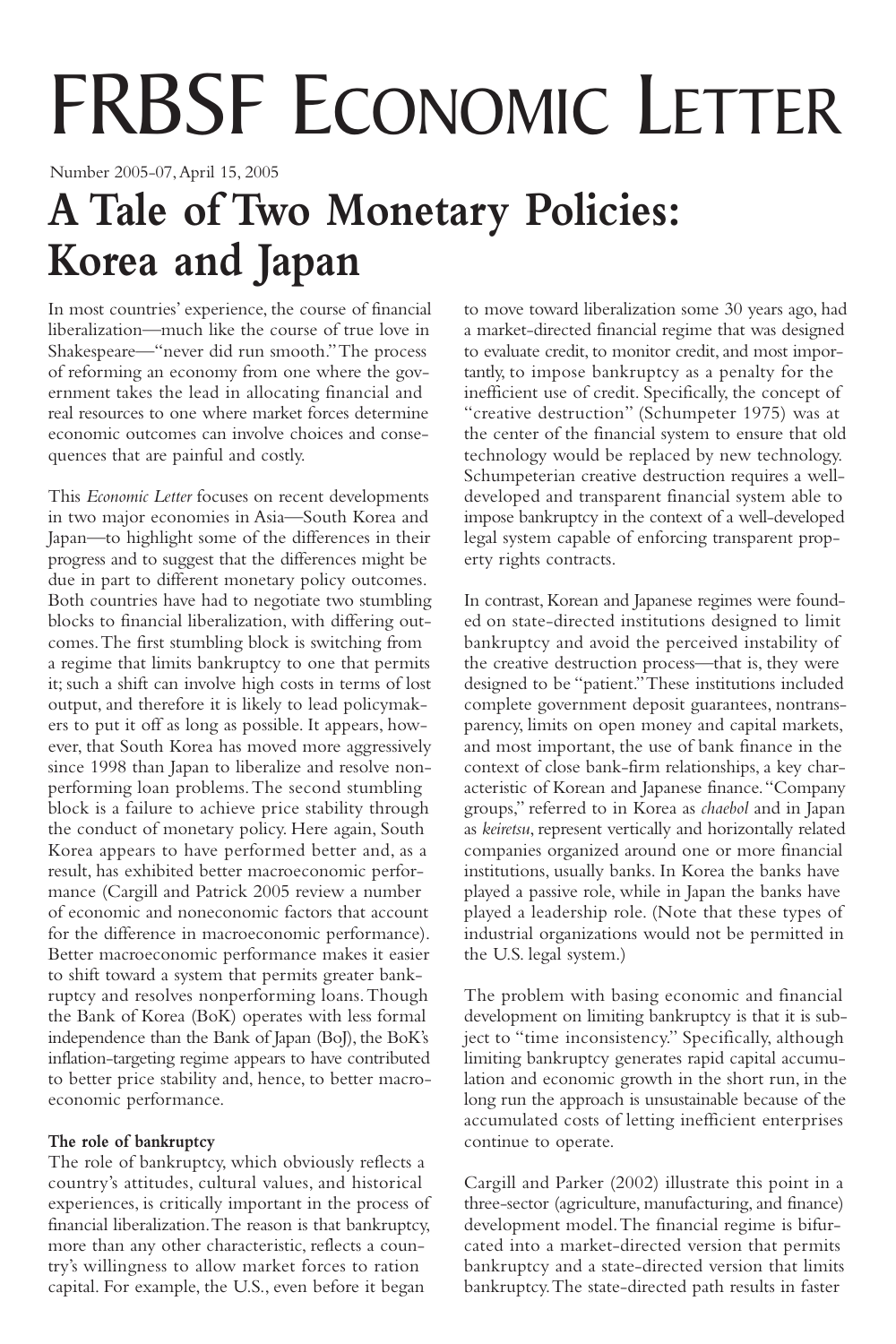capital accumulation at first, but eventually capital accumulation declines relative to the market-directed path.The market-directed path destroys inefficient capital in the initial stages of development and hence ends up with more efficient capital in the latter stages. The state-directed path accumulates more capital, but the capital stock is weighted down by an increasing proportion of inefficient capital. Much like the albatross around the mariner's neck in *Rime of the Ancient Mariner*, limiting bankruptcy ultimately slows economic growth. Moreover, the costs in terms of lost output of shifting from a state-directed to a marketdirected path increase over time.This may help explain why financial liberalization has been so difficult for Korea and Japan.

### **Korea appears to have achieved better policy outcomes**

Korean and Japanese finance share many common elements, especially in regard to limiting the role of bankruptcy, and, as such, both are subject to the same constraints in shifting to a more market-directed regime. Despite this commonality, however, Korea appears to have progressed further than Japan since the Asian financial crises of 1997-1998. In response to the crises and the IMF-imposed austerity program, Korea recapitalized its banking system, reduced nonperforming loans, and initiated corporate governance reforms.While not all observers believe Korea has effectively dealt with its structural problems (e.g., Kim and Lee 2004 and World Bank 2003), compared to Japan, Korea appears to have moved further in a shorter period of time. Only in the last year or so has Japan been able to reduce the large amounts of nonperforming loans and borrowers that plagued the economy since the early 1990s, and only since 2003 has the economy showed signs of recovery. Even this positive development is tempered by news about consumer spending and GDP in the latter part of 2004 indicating that recovery is still not firmly in place after almost 14 years of declining, stagnant, or low growth.The better macroeconomic performance in Korea relative to Japan with the exception of the crisis in 1997/98 (see Figure 1) makes it easier to implement structural reform and may be one among many economic and noneconomic reasons for the better policy outcomes.

#### **The importance of price stability**

For most of the post-war period, discussions about price stability have been cast in terms of avoiding inflation. But price stability means not only avoiding inflation, but also avoiding deflation. Japan's recent experience represents a modern example of a deflationary environment, though it is nowhere near the scale experienced in the U.S. in the 1930s.

# **Figure 1 Real GDP growth**



Source: International Financial Statistics, IMF.

Economic theory suggests that, like anticipated inflation,anticipated deflation should have minimal real effects as long as economic contracts can be adjusted. This may not be correct, however. First, deflation increases the cost of servicing fixed or quasi-fixed interest debt. Second, deflation increases the real interest rate if the nominal rate is close to or equal to zero and thus offers an incentive to postpone spending. Third, deflation can increase the demand for money by encouraging the substitution of cash balances for commodities. Fourth, deflation reduces the value of the money multiplier because banks become more averse to lending as borrowers encounter greater difficulty servicing the existing debt. Fifth, the longer the deflation process, the more aggressive monetary policy needs to be to reverse the process and establish positive price expectations.

With respect to the fifth point, it has become common to refer to deflation as creating a "liquidity trap" in which monetary policy loses its ability to stimulate demand through lowering interest rates. However, Cargill and Parker (2004) argue that the current situation in Japan is better described as presenting a "monetary policy discontinuity," because monetary policy is still capable of raising inflationary expectations.The argument instead is that the longer the deflation, the more difficult it is to reverse, because deflation reduces aggregate demand, reduces the money multiplier, and increases the demand for money.

Korea has avoided long periods of declining prices while Japan experienced disinflation in the first half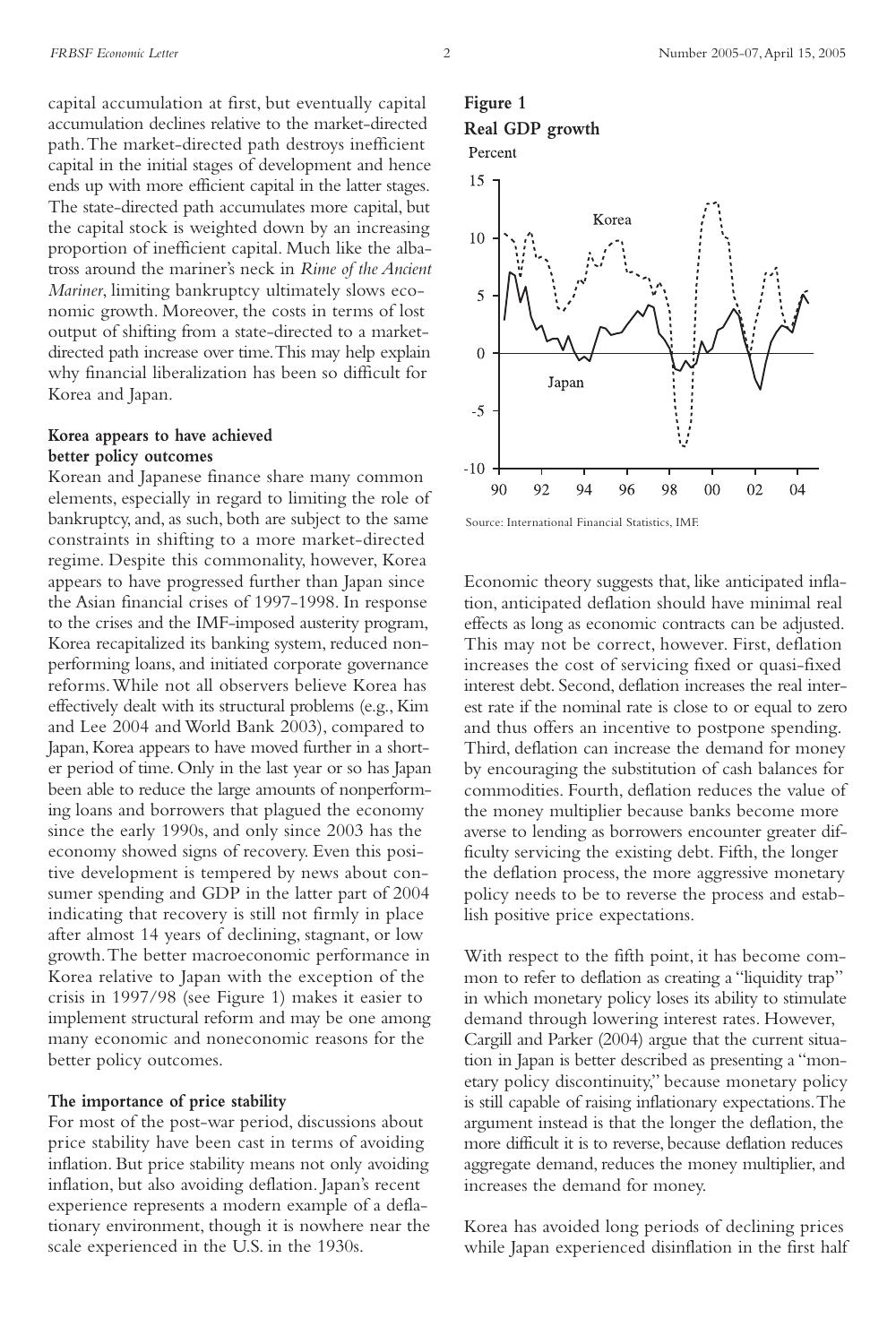# **Figure 2 CPI inflation** Percent



Source: International Financial Statistics, IMF.

of the 1990s and deflation from 1994 through 2004 (see Figure 2).The increase in CPI inflation in 1997 was due to an increase in the consumption tax from 3% to 5%.

#### **Why the different monetary policy outcomes?**

Although the BoK and the BoJ share common structural characteristics in terms of their formal relationships with their governments, there are subtle and important differences. Prior to 1998, the BoK and BoJ were considered to be among the world's most dependent central banks. Both were legally administered by their respective ministries of finance. Despite the BoJ's legal dependence on the Ministry of Finance however, it had achieved a degree of political independence understated by any independence index. This was not the case with the BoK.

The BoK and BoJ received enhanced legal independence in June 1997 and December 1997, respectively. The reasons ranged from a desire to bring the institutional design of the BoK and BoJ in line with international developments to specific political economy issues in Korea and Japan.The BoK did not achieve the same increase in formal independence as the BoJ. Based on one well-known method of measuring independence that attaches subjective weights to various parts of the enabling central bank legislation, the BoK's index increased from 0.27 to 0.33 while the BoJ's index increased from 0.17 to 0.38. By comparison, the Federal Reserve's index was 0.69.

In addition, the BoK's independence was constrained by an inflation-target framework, while the BoJ was only required to achieve "price stability" without an explicit definition of it.

It is debatable whether the inflation-target framework in Korea versus the absence of a similar framework in Japan accounts entirely for the difference in monetary policy outcomes; however, the advantage of a target is that it represents an explicit anchor on which the public can base its price expectations. It should be noted that it was only when the BoJ came under pressure from Prime Minister Koizumi and the Diet in 2002, with the implied threat of imposing an inflation target, that the BoJ significantly changed operating policy, shifting to quantitative easing and becoming more vocal about reversing the decline in prices.The outcome was an improvement in the economy in 2004 and a deceleration of deflation with projections of positive price movements in 2005.

# **Thomas F. Cargill, Visiting Scholar Professor of Economics, University of Nevada, Reno**

#### **References**

- Cargill,T. F., and E. Parker. 2002."Asian Finance and the Role of Bankruptcy:A Model of the Transition Costs of Financial Liberalization." *Journal of Asian Economics* 13, pp. 297-318.
- Cargill,T. F., and E. Parker (2004)."Price Deflation, Money Demand, and Monetary Policy Discontinuity: A Comparative View of Japan, China, and the United States." *North American Journal of Economics and Finance* 15, pp. 125-147.
- Cargill,T. F., and H. Patrick. 2005."Response to Financial and Economic Distress: South Korea and Japan." Forthcoming in *Korea's Economy 2005.* Washington, DC: Korea Economic Institute.
- Kim, Hong-Bum, and Lee, C. H. 2004."Post-Crisis Financial Reform in Korea: A Critical Appraisal." Report submitted to the Korea Development Institute (November).
- Schumpeter, J.A. 1975. *Capitalism, Socialism, and Democracy.* NY: Harper (orig. pub. 1942).
- World Bank. 2003."Financial Sector Assessment: Korea." IMF-World Bank Financial Sector Assessment Program Report, No. 26176 (June).